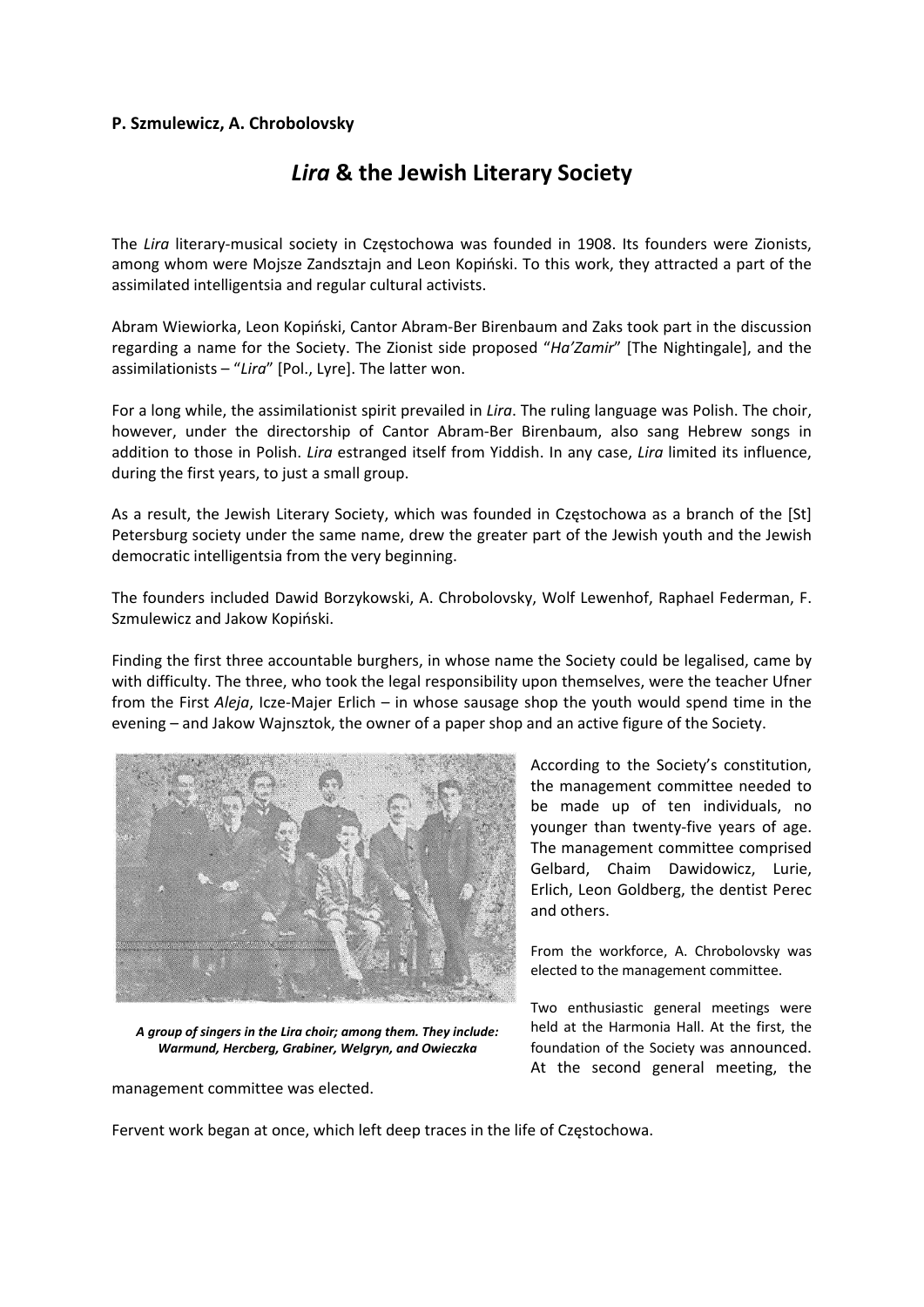The Society's first evening was held at the Harmonia Hall. Among others, Abram Wiewiorka read out loud his two sketches, *Chaikl the Drunkard* and *The Hunchback*. The evening brought in the rich proceeds of twenty‐five roubles.

The second undertaking was an extravaganza in Wolberg's garden, [on the] First *Aleja*, which yielded an income of over a hundred roubles.

The Society's premises were at *Aleja* 8. A reading room, with newspapers and magazines, was created. A choir was founded, directed by the conductor of the choir at the "German" Synagogue, as the New Synagogue on ul. Dojazd, or ul. [Prawe] Wały<sup>1</sup>, was known. The choir's soloist was in fact his little son. The choir sang Jewish folksongs in Yiddish and Hebrew. One of the choir's classic numbers was *Hallelujah*.

The great significance of the Literary Society consisted not only in that a legal cultural centre had been created for almost all the Jewish youth of Częstochowa, but also in that all the parties worked here in unison for Jewish culture.

Apart from the abovementioned names, in the Society, others active ‐ be it in the choir or the drama section ‐ were Mojsze Weksler, Dwora Szycer, Jetta Pakuła, Gordyn, Jankel Kopiński, Lajzer Berkowicz and Mendelson (now in New Rochelle, NY).

A. Perec headed the drama section. Among others, Aronowicz, Szmulewicz, Jetta Pakuła, Majer Fajnrajch, [and] Raphael Federman also participated. Some thirty people belonged to this section, but there were few women amongst them. The drama section did not only stage acts, but also got together often, mainly on Friday nights, to recite poems by Jewish poets.

The drama section's first performance was held on 6<sup>th</sup> April 1911 at Wolberg's garden. They staged *Bechoisem* [sic *Bochurim*<sup>2</sup> ] by Icchak Katzenelson and *The Eternal Song* by Marek Arnstein.

The Literary Society's greatest public appearance was the concert of Jewish folksongs, performed by the [St] Petersburg opera singers Medwediew, Rozowska and N. Janowski, accompanied by the composer A. [x] Potnoker [?]. Two years later, on 25<sup>th</sup> January 1913, *Lira* held a concert with the same artists.

In that same period, two individuals arrived in Częstochowa, who were noted for their communal activity.

One was Józef Aronowicz, a pupil of the renowned Wilno Teachers Institute. He had been sent to Częstochowa by the Russian government as a teacher from a Russian primary school for Jewish children. He was a Bundist. His first appearance in Częstochowa was a lecture about Lev Tolstoy. This was during the time when Tolstoy had fled to a monastery, where he spent the last hours of his life.

The second was Jakób Rozenberg, with his wife, whom people called "*Higiena*" [Hygiene]. He wore a beard and had the noble countenance of an intellectual. He, too, was a Bundist. He was originally from Łódź and came to Częstochowa from Warsaw, sent by an association as an employee of the

<sup>&</sup>lt;sup>1</sup> [TN: As Professor Jerzy Mizgalski has explained to us, this is the one street which crosses the Aleja, near the railway station. On one side, it was once called "Dojazd" (nowadays ul Piłsudskiego), and on the other side of the Aleja it was called "Prawe Wały" (nowadays called ul.

Wilsona), where the New Synagogue once stood.]<br><sup>2</sup> [TN: Although the title mentioned in the original (בהותם) is an actual word in Hebrew, meaning "(sealed) with a seal," this play apparently does not exist. It is therefore most likely that this is a misprint of the similar-looking word "Bochurim" (בחורים), or "Fellows," which was the *title of a well‐known comedy by I. Katzenelson.*]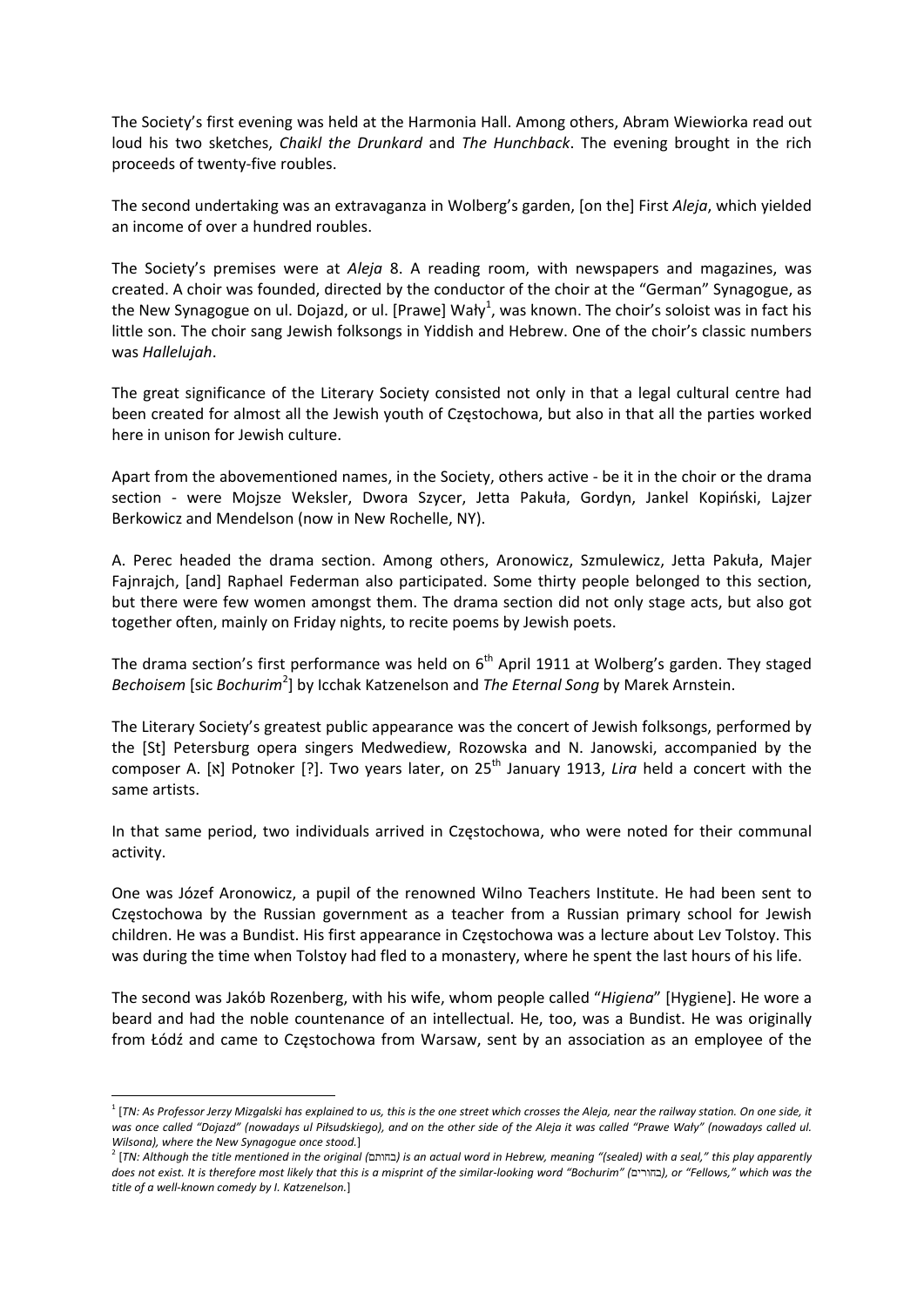*Wulkan* metallurgical plant, where many Jewish personnel were employed, among them Eng. Ratner, Ajzenberg, Kisin, [and] J. ['] Szwarc.

At the initiative of Lewenhof, Dawid Borzykowsk, and Hersze'le Fajwlowicz, a youth group, with literary inclinations, attempted to publish a literary journal in Częstochowa. With the assistance of Chaim Dawidowicz and other sympathisers, one issue [of] *Der Fackel* [The Torch] was printed. The journal was edited by Lazar Kahn in Łódź.

Grandfather Mende'le's<sup>3</sup> seventieth<sup>4</sup>birthday was celebrated by the Literary Society with a homely and intimate banquet. Due to the *Grandfather*'s frailty, the Society was unable to bring the esteemed birthday celebrant to Częstochowa. A mimeographed copy of a treatise on Mende'le Moycher Sforim by Sz. Niger was sent by the [St] Petersburg Central. We sat, in high spirits, around covered tables. Local orators spoke about the *Grandfather*'s significance. Hersze'le Fajwlowicz, who was a comical talent and knew how to make rhymes, composed a special ditty in Mende'le's honour, which we all sang in unison.

The song went like this:

*We drink another kende'le<sup>5</sup> In honour of Grandfather Reb Mende'le, Because to everyone it's indeed clear, That Grandfather's turning seventy years.*

*Oy Reb Mende'le, oy Reb Mende'le, You write so wonderfully well indeed; Oy Reb Mende'le, oy Reb Mende'le, You write so wonderfully well indeed…*

Raphael Federman, being a bit in his cups [tipsy], recited the ode *To The Stars*, in honour of *Grandfather* Mende'le's great anniversary.

Frequent lectures were held at the Society, two of which were by Raphael Federman ‐ one on the theme *Yiddish* and the other on *The Cross*. Both themes were based on the articles in Dr Zhitlowsky's journal *Dos Naye Lebn* [The New Life], which was published in America. At the first lecture, a discussion was held with the Hebraists, who were represented by Leon Kopiński. The second lecture dealt with the question that Dr Zhitlowsky had brought up at the time, regarding reassessing the Jewish attitude towards Christianity.

A smaller audience was drawn to Chrobolovsky's lecture, *Sholem Asch, the Prophet of the Soil*, which actually gave expression to the profound aspiration of a large part of the contemporary youth to return to working the land. Both Zionism and Territorialism embodied these aspirations.

The Literary Society's last and greatest achievement was the founding of the first legal, Jewish library in Częstochowa. The primary sum of one‐hundred roubles was contributed by ten members of the management committee, at ten roubles each. The names of all of them are to be found in the

<sup>3</sup> [*TN: Ref. to Mende'le Moycher Sforim, the "grandfather" of Yiddish literature.*]

<sup>&</sup>lt;sup>4</sup> [TN: Being as the "Grandfather" was born in 1835, his 70<sup>th</sup> birthday would have been in 1905 – two years before even the mother branch of the Jewish Literary Society was founded in St Petersburg. It is therefore quite certain that the birthday mentioned here was his  $75^{th}$  one, *in 1910 – just a year before the Society was dissolved by the Russian government.*]

<sup>5</sup> [*TN: Little ladle.*]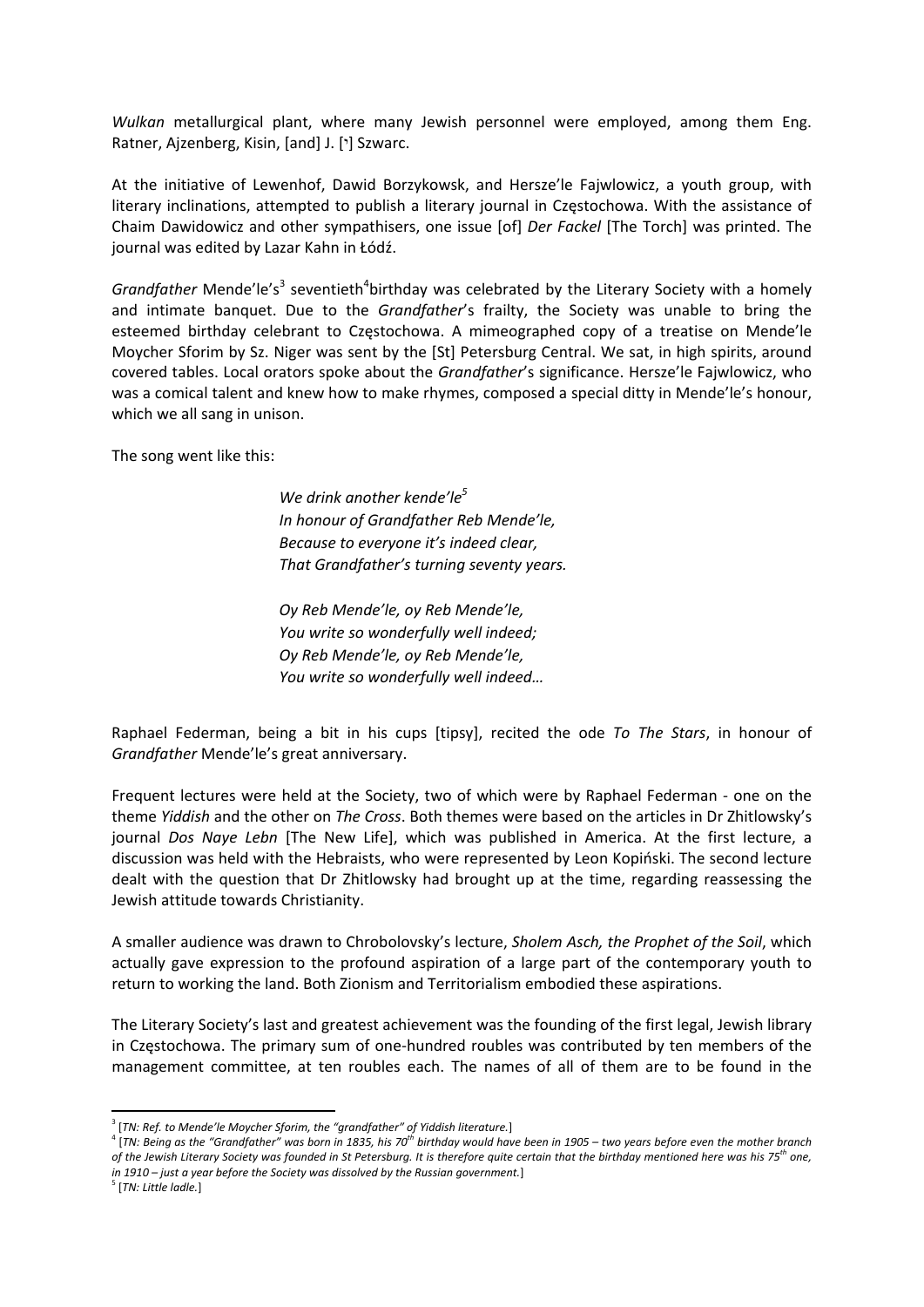Literary Society's minutes book, which has remained somewhere in Częstochowa. The only names that I remember are Erlich, Chaim Dawidowicz, Lurie, Gelbard [and] L. Goldberg.

Raphael Federman and Gelbard were appointed to travel to Warsaw to purchase books in Yiddish and Hebrew. Another commission was tasked with cataloguing the books. The first librarians were Raphael Federman and Jankel Kopiński.

Over the course of time, Ufner, the Society's first founder and its chairman, resigned his position. Thanks to the efforts of the management committee to put well-to-do, bourgeois and "kosher" individuals at the top, the position of chairman was occupied by the wealthy timber merchant Radoszycki and Besser, the owner of a large building on the Second *Aleja*.

At the end of the summer of 1911, the Jewish Literary Society and all its branches were closed down by the Russian government. The Częstochowa branch received orders to liquidate itself. At this point, the members of the Literary Society had the idea to unite with *Lira*. The manager of *Lira* at the time was Józefowicz. It was settled that all three languages - Yiddish, Hebrew, and Polish - would share an equal status and that a joint management committee would be elected. A group, headed by Raphael Federman, was against joining the assimilationist *Lira*. However, the majority, headed by A. Chrobolovsky, were for it. At the Literary Society's last liquidation meeting at the Harmonia Hall, it was decided, by a large majority, to join *Lira*. Thus began the *Lira* epoch in the cultural activity of Jewish Częstochowa.

Those elected to the unified management committee were Henryk Markusfeld ‐ Honorary President; A. Perec ‐ Chairman; Alkona Chrobolovsky ‐ Secretary; Józefowicz ‐ Manager; Markus Herszlikowicz, Rozenberg, Lurie, Wajnsztok, Chaim Dawidowicz, Leon Kopinski, Józef Aronowicz [and] Henryk Szmulewicz – Management Committee members.

Lira constituted a multi-coloured mosaic - the assimilationist intelligentsia, with the well-known Dr Batawja, Zionists and bourgeois youth and, together with them all, the "Yiddishists" from the former Literary Society. Sporadic flare‐ups ‐ particularly with the manager Józefowicz, who represented the assimilationist element ‐ did not hinder the joint work. The choir, conducted by Cantor Abram‐Ber Birenbaum, sang Polish, Hebrew and Yiddish songs. The "Yiddishists" participated in Zionist evenings and the Zionists took part in all the cultural undertakings in Yiddish.

The most idealistic among the Zionist youth was Mojsze (Maurice) Goldberg, who later went off to London. After the First World War, he returned and set up a branch of a banking house in Warsaw, where he died at a young age shortly afterwards.

Other members of *Lira* were Wajtenfeld, now in Palestine; Mojsze Oderberg, a leading *Poalei Zion* member, now in Chicago; Szyferklas, a sympathiser of the SS [Party]; [and] Jankel Kopiński, a member of *Poalei Zion*, now in New York. Szymon Chajutin and Lutek Gajzler were also active in *Lira*. We must also mention two individuals, who ran the buffet in *Lira* and served tea and a bite to eat to the members. One was Mrs Frymorgen and the other – Borensztajn.

Leosza Frymorgen (during *Lira*'s initial period), Gucia Bem (later Henech Szmulewicz's wife), Grabiner, Edelist, Mojsze Waga and Bem distinguished themselves as male and female singers in the choir.

One of the *Lira* choir's organisers was Berisz Dawidowicz, nowadays in New York.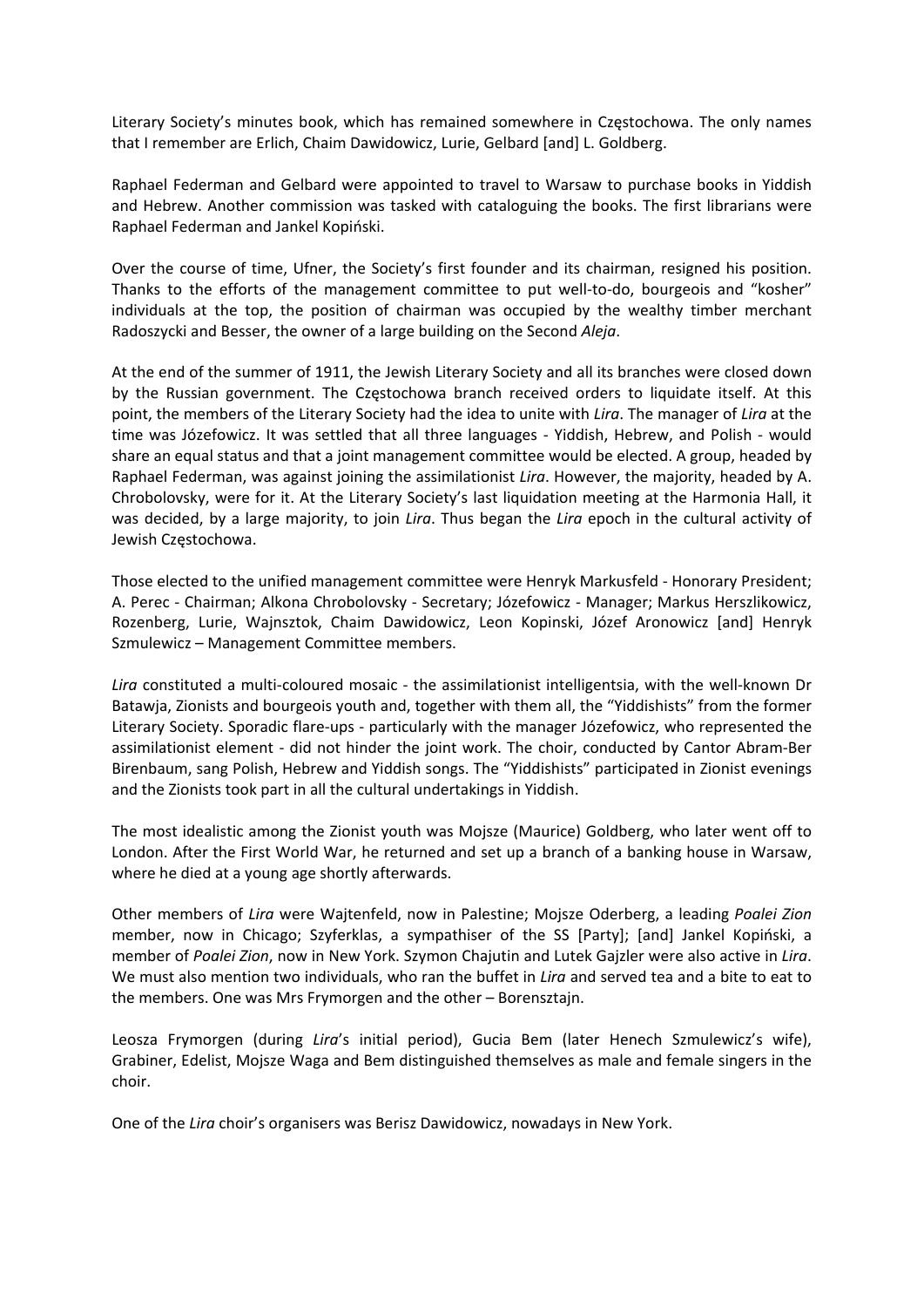The Lira was located on the corner of ul. Dojazd and the First *Aleja*, above Błaszczyński's sweets shop. The theatre hall's large windows looked out on ul. Dojazd, or the ul. Stacjowa [later renamed ul. Piłsudskiego].

Lira's big days were I.L. Peretz's three visits in Częstochowa.

His first visit took place in the spring of 1912. Following the lecture, during which he read from his yet unpublished folktales, a festive banquet was held in *Lira*'s spacious reading room. The "face" of Częstochowa and almost all the aware Jewish youth were present at the banquet. Józef Aronowicz greeted the folkloric poet on behalf of the former [group], and Chrobolovsky on behalf of the latter. Józefowicz and Broniatowski (the dentist) were in charge of the order [of events]. Champagne was drunk. The order was exemplary. The joy and enthusiasm, which also found an expression in song, were indescribable.

The second time, I.L. Peretz came to Częstochowa was on Saturday,  $21<sup>st</sup>$  October 1912, for the opening of the Jewish library in *Lira*. This was actually the library that had been created by the liquidated Jewish Literary Society. After lengthy preparations and negotiations, *Lira* had now renewed the library under the name of the "Henryk Markusfeld Library", and it was now headed by Fajtel Szmulewicz.

Tickets for this evening had already sold out eight days before [the event]. People paid huge prices [just] to be able to stand on the side.

A bookcase with books, draped with a white and blue sash, was set up on the decorated and well‐lit platform.

The evening was opened by the Chairman of the Management Committee, the dentist A. Perec, who gave the chairmanship over to the Honorary President, Henryk Markusfeld. Eng. Ratner, Dawid Wolfowicz, Landau and Goldberg were invited to the presidium.

Józef Aronowicz, in his introductory speech, gave a brief outline of history of *Lira* and the newly‐ established library. At the end of his address, he presented President Markusfeld with a gift from the Society ‐ an album that symbolised a Jewish book, which was made by the Częstochowa artist Perec Willenberg.

Eng. Ratner congratulated the inauguration of the library on behalf of the Częstochowa Craftsmen's Club. Congratulations also arrived from the Nowo Radomsko and Łódź youth, from the Częstochowa *Reklamen Blatt* [Advertisements Page; a newspaper], from the Będzin *Anonsen Blatt* [Advertisements<sup>6</sup> Page], and from a few [chapters of] *Ha'Zamir*<sup>7</sup> [The Nightingale].

Henryk Markusfeld declared that, of all the institutions which he had founded, *Lira* was his most beloved ‐ because the youth, the source of life, was to be found there.

I.L. Peretz, who was then given the floor, warmly shook Henryk Markusfeld's hand repeated times, as a sign of his acknowledgement of his words. As regards the Jewish book, Peretz said that the library's obligation was to procure as many historical books as possible, because we know little of our history. We are spread out across the entire globe and all the soil is drenched with our blood and moistened with our sweat - and if you knew the history of our people, you would know that here too, in Poland, every bit of ground [and] every stone is wet with our blood and sweat, [and] enriched

<sup>6</sup> [*TN: Both the Polish/Russian "reklama" and the French "annonce" are used for "advertisement" in Yiddish.*]

<sup>7</sup> [*TN: Network of Jewish choral chapters, the first of which was founded in Łódź in 1899.*]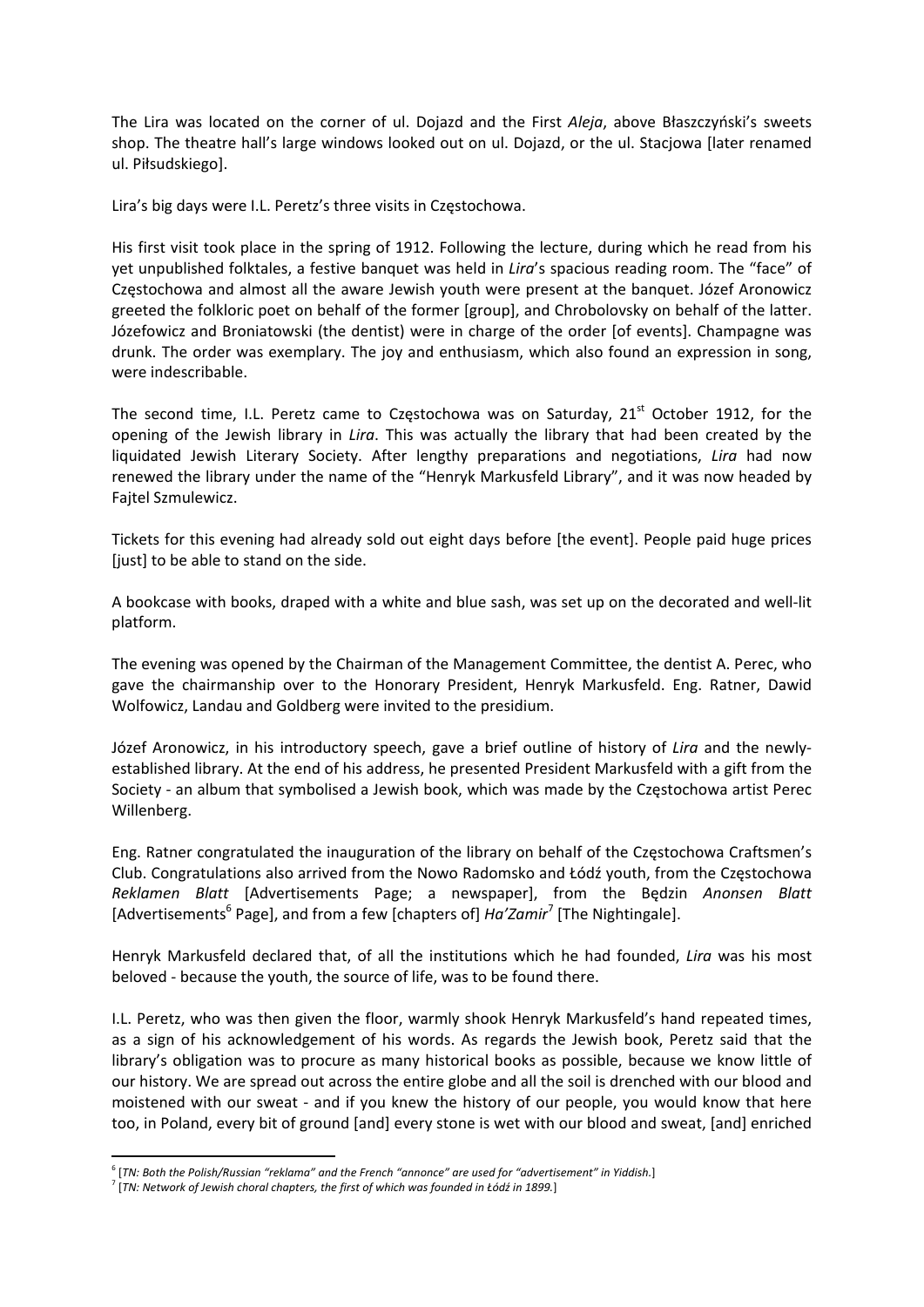with our physical and spiritual work, and that we are not welcome guests here. We are equal citizens, who have made the country wealthy with our efforts and toil, and we deserve full equal rights as human beings and as Jews.

I.L. Peretz was also given the honour to conduct the ceremony of opening the library. The librarian presented him with a gilded key (made by Mojsze Weksler) on a cushion and scissors with which to cut the ribbon.

At this evening, I.L. Peretz read two of his yet unpublished folktales ‐ *King Solomon* and *Motl Prince*. After the evening, a banquet was held and the assembled tarried at the rich table with toasts, singing and dancing.

Grojnem Frank decorated the hall and the stage, [and] the lighting was arranged by the electro‐ technician Landau. The manager of the evening was the photographer Henech Szmulewicz. The evening made a great impression and left all the participants with the most beautiful memories.

Peretz appeared in Częstochowa for the third time on Saturday, 14<sup>th</sup> November 1913. His theme, this time, was the rewriting of the *Song of Solomon* into Yiddish verse. We read of this evening in the *Częstochower Wochenblatt* [Cz. Weekly] №41:

*The hopes to hear the rewriting in verse of the Song of Solomon from the poet's mouth – were not fulfilled.*

*Our language is too poor, our concepts too narrow, [we have] too little feeling for the healthy, physical beauty of the body, [and are] too much detached from the broad and free* natural life, for one of us - even an artist like I.L. Peretz - to be capable of rewriting this for us in Yiddish. [What] he gave us [is] the key to the Song of Solomon. This time, the poet was our *Rebbe<sup>8</sup> .* 

And like a Rebbe  $-$  a teacher  $-$  he sat at the little table and, with his clear speech and rich *thoughts, learned the simple meanings of the Song of Solomon with us.*

This evening, too, was a great success, and brought much inspiration into the life of Jewish Częstochowa.

Other well‐known personalities who appeared in *Lira* included Hillel Cajtlin, Izaak Grünbaum, and H.D. Nomberg. Grünbaum spoke on the topic *The Ultimate Outcome of Jewish Assimilation in Poland*. The lecture was very successful and drew a great audience. H.D. Nomberg, whose origins were in the neighbouring city of Nowo Radomsko, also appeared in *Lira* with a lecture. It was after his visit to America, and his theme was *Our Brethren in America*. The most important part of his talk was:

*The Jews in America distinguish themselves with their enormous organisations and the discipline that prevails inside them; with their laboriousness and sobriety, and with their physically developed younger generation. But their success within the country's social, communal and cultural life is even greater*.

The poet Z. Segalowicz, the humourist Josef Tunkel (*Der Tunkeler* [The Dark one]), and the renowned publicist Sz. Rozenfeld also appeared at *Lira*.

<sup>&</sup>lt;sup>8</sup> [TN: The term is used in its original sense, viz. a teacher of children at cheder, and not the leader of a Chassidic group.]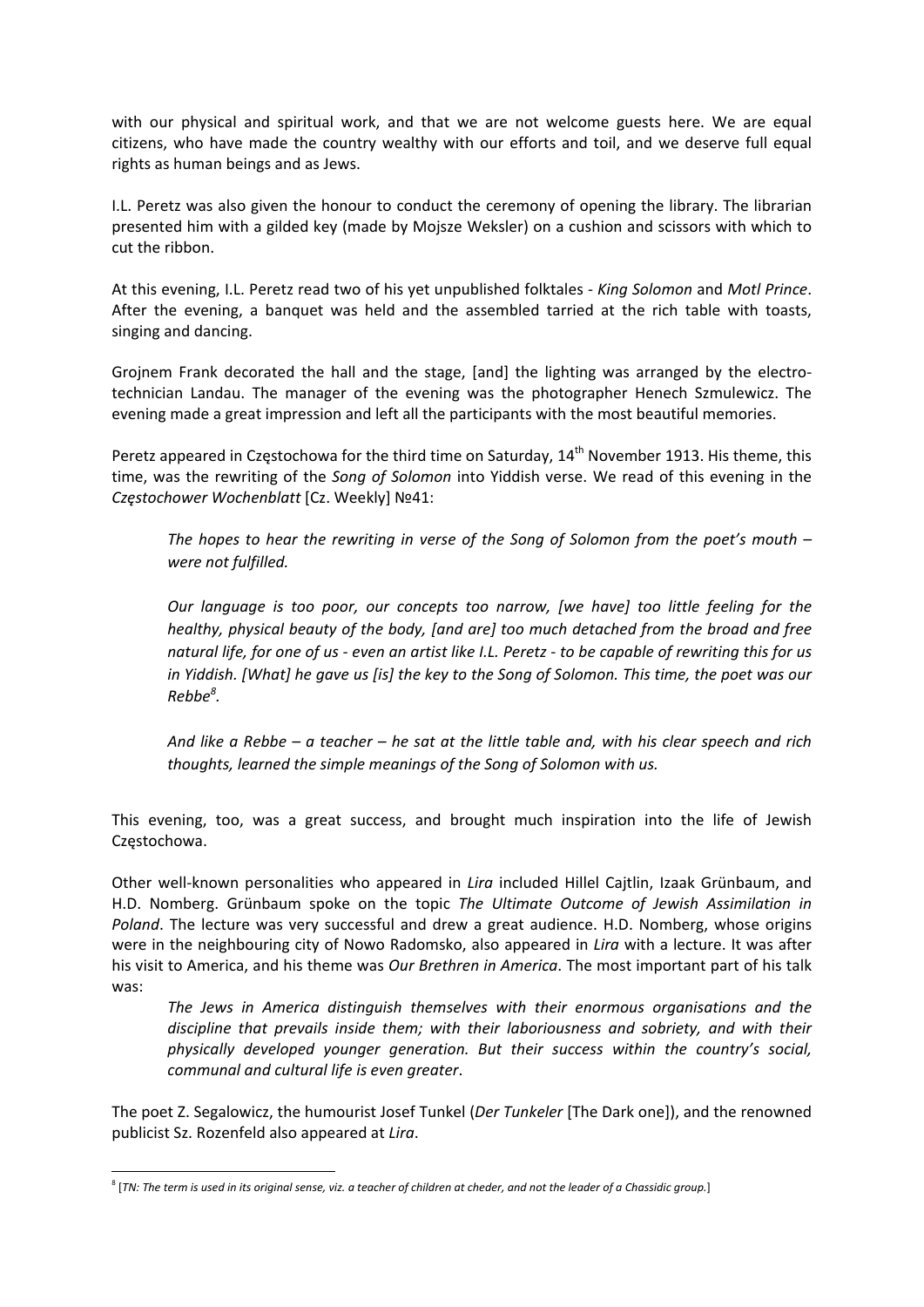Lectures [were] were also delivered at *Lira* [by] the Zionist activist [Rabbi Nathan] Mileikovsky, Lurie from Łódź on the poet Sz. Rozenfeld, Zygmunt Majorczyk (pioneer of the SS [Party]) on the theme *The Jewish Prophets* [and] J. ['] Abramson, the editor of *Częstochower Togblat* [Cz. Daily] until the First World War, delivered several lectures on Jewish literature and on Dostoyevsky. Eng. Ratner, Leon Kopinski, and Józef Aronowicz also delivered lectures.

In the realm of theatre, *Lira* made many good endeavours. Besides the productions of the local drama section – which carried out an entire array of performances, as may be appraised from the photographs printed – such renowned actors as Mark Schweid, Mojsze Zylberkasten, and Miriam Izraels were brought to Częstochowa. All of them stage‐managed and acted themselves in the [more] important productions. *Lira* also put on several plays of the well‐known operetta troupe from Łódź directed by Mark Arnstein.

Eventually, Cantor Birenbaum left Częstochowa and his position was occupied by the renowned musician Bensman. Besides his classical music works, Bensman was a pioneer of the Yiddish folksong. He rehearsed a few of the folksongs which he had composed, such as *Der Parom* [The Ferryboat], with the *Lira* choir. Under his directorship, *Lira*'s choir changed completely and became more Yiddish‐centric.

Among the amateurs who acted, several of whom distinguished themselves in various shows, were Jetta Pakuła, Dora Szacher, Fajtel Szmulewicz, Sz. Frank, Aronowicz, D. Krak, Werner, Pola Mauer (the talented amateur), Awner, Miss Szapiro, Sobol and Kromołowska.

The first sports group, to which Gonsiorowicz, Bram, Krak, [and] Awner belonged, was also organised in *Lira*. This group organised a performance in *Lira* in order to raise financed and made efforts in Piotrków concerning the legalisation of a sporting union in Częstochowa. As always, Henryk Markusfeld also took this group under his wing.

*Lira*'s last historic undertaking was the visit of Sholem Aleichem. While it was mostly the youth who rejoiced with Peretz, the whole Jewish street ‐ all the everyday Jews ‐ idolised Sholem Aleichem. In the great theatre hall, there was not even place to stand.

A huge multitude of Jews gathered at the railway station. Precisely at the time of his arrival, a downpour came down, but the Jews were unaffected by this. Sholem Aleichem, accompanied by his wife, met the Jews and the rainstorm with his usual humour, "Rain is good fortune and a blessing", he said.

The mass of Jews accompanied Sholem Aleichem to Behm's hotel, where he was staying. A delegation of the youth, together with Abram Wiewiorka, delivered an address to him, which had been composed by Abram Wiewiorka.

Among those who gave their greetings on the stage was Warmund, who spoke in Hebrew and actually for a very long time. After his speech, Sholem Aleichem told a story about a cantor who had a very fine voice, but who had just one fault ‐ *once he started singing, he forgot to stop.*

In the evening, a banquet was held at Behm's hotel. Sholem Aleichem, however, was unable to enjoy the food that had been prepared, due to his gastric ailment ‐ and this, too, he brushed aside with a fine joke.